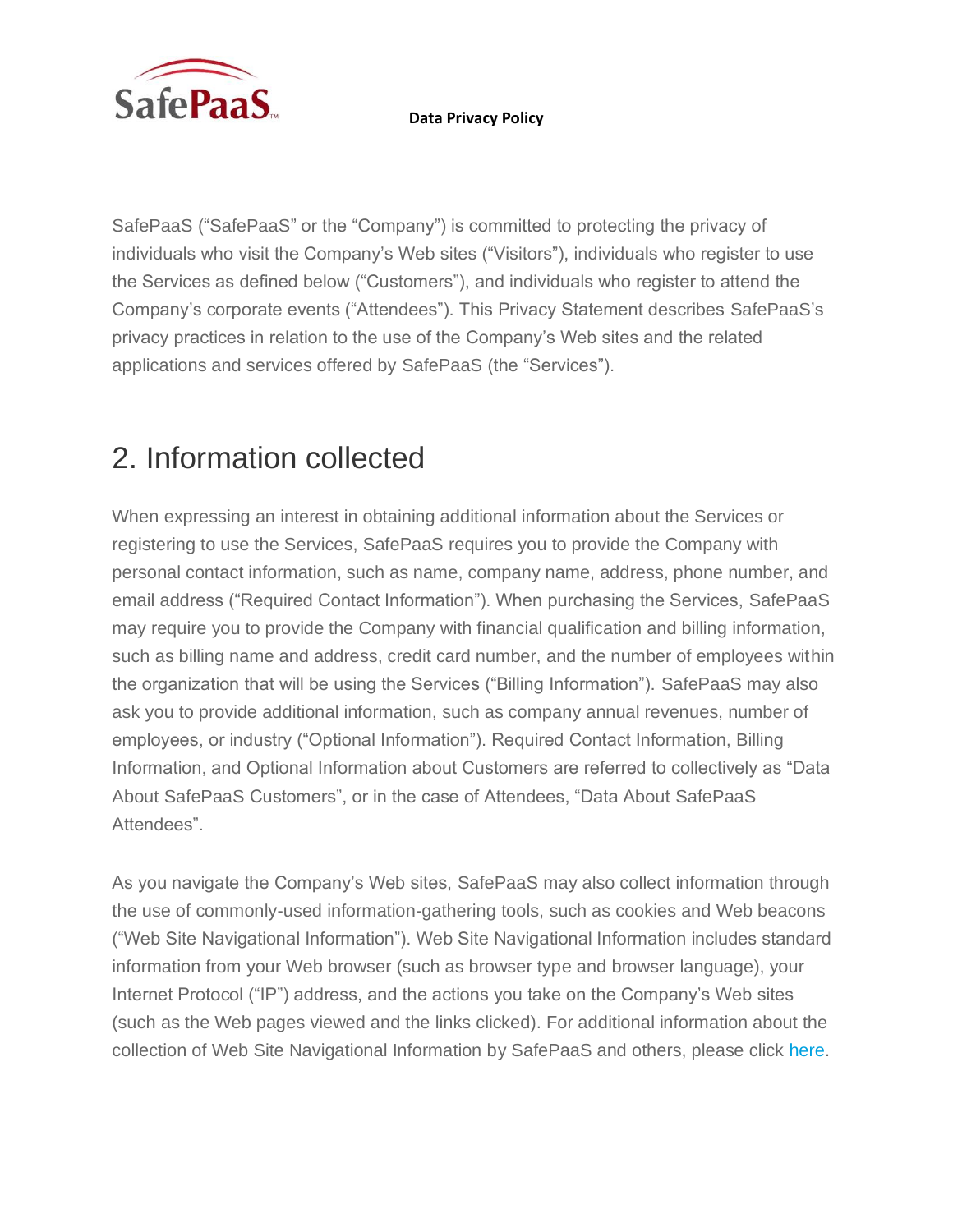

# 3. Use of information collected

The Company uses Data About SafePaaS Customers to perform the services requested. For example, if you fill out a "Contact Me" Web form, the Company will use the information provided to contact you about your interest in the Services.

The Company also uses Data About SafePaaS Attendees to plan and host corporate events, host online forums and social networks in which event attendees may participate, and to populate online profiles for Attendees on the Company's Web sites. Additional information on the Company's privacy practices with respect to Data About SafePaaS Attendees may be found in additional privacy statements on the event Web sites, as the case may be. Please see [here](https://www.safepaas.com/) for more information on bulletin boards, blogs, or chat rooms provided by SafePaaS in connection with its corporate events.

The Company may also use Data About SafePaaS Customers and Data About SafePaaS Attendees for marketing purposes. For example, the Company may use information you provide to contact you to further discuss your interest in the Services and to send you information regarding the Company, its affiliates, and its partners, such as information about promotions or events.

SafePaaS uses credit card information solely to check the financial qualifications and collect payment from prospective Customers and Attendees.

SafePaaS uses Web Site Navigational Information to operate and improve the Company's Web sites. The Company may also use Web Site Navigational Information alone or in combination with Data About SafePaaS Customers and Data About SafePaaS Attendees to provide personalized information about the Company. For additional information about the use of Web Site Navigational Information, please click [here.](https://www.safepaas.com/)

## 4. Web Site Navigational Information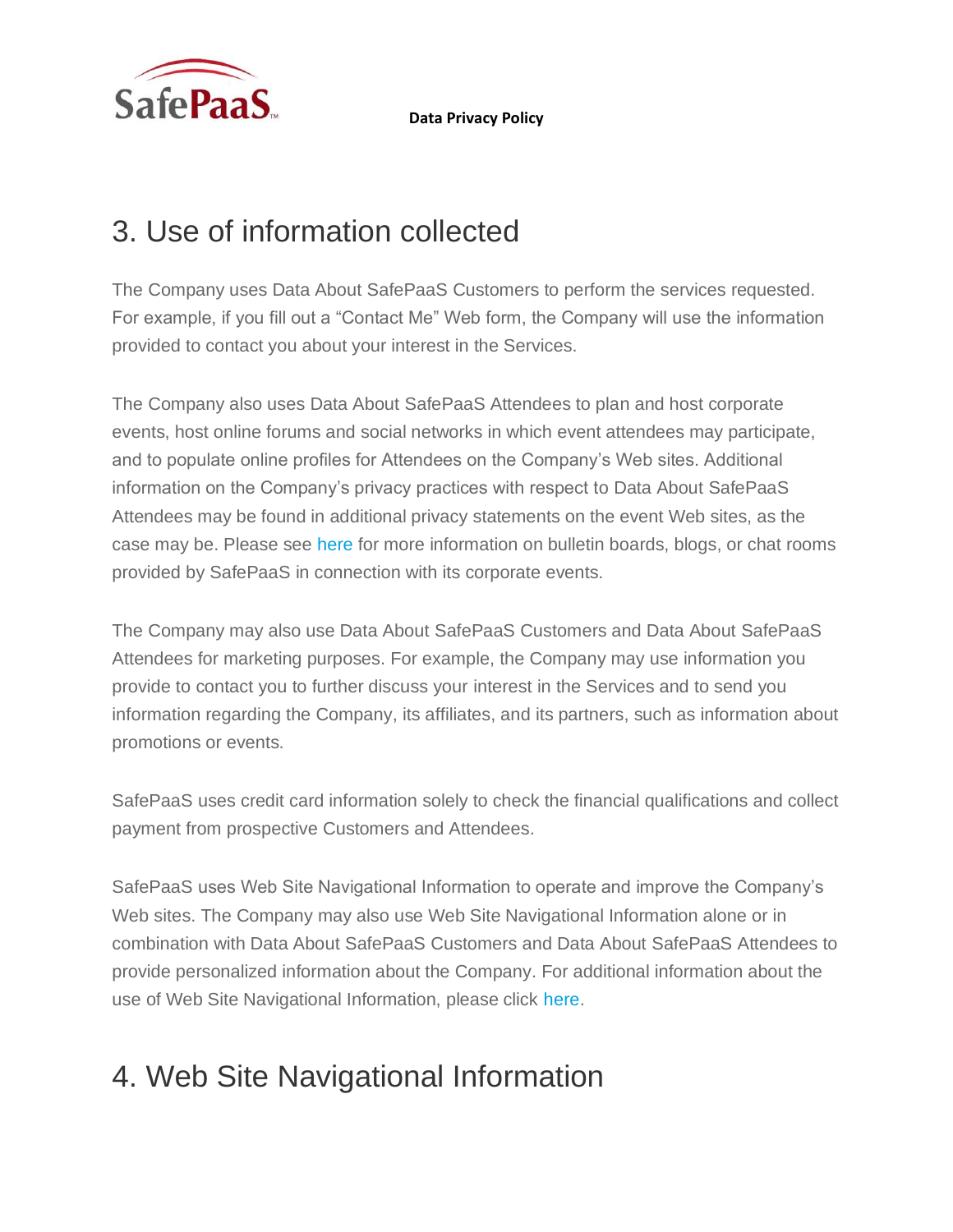

### **Cookies, Web Beacons and IP Addresses**

SafePaaS uses commonly-used information-gathering tools, such as cookies and Web beacons, to collect information as you navigate the Company's Web sites ("Web Site Navigational Information"). This section describes the types of Web Site Navigational Information used on the Company's Web sites and how this information may be used.

### **Cookies**

SafePaaS uses cookies to make interactions with the Company's Web sites easy and meaningful. When you visit one of the Company's Web sites, SafePaaS's servers send a cookie to your computer. Standing alone, cookies do not personally identify you; they merely recognize your Web browser. Unless you choose to identify yourself to SafePaaS, either by responding to a promotional offer, opening an account, or filling out a Web form (such as a "Contact Me" or a "30 Day Free Trial" Web form), you remain anonymous to the Company.

SafePaaS uses cookies that are session-based and persistent-based. Session cookies exist only during one session. They disappear from your computer when you close your browser software or turn off your computer. Persistent cookies remain on your computer after you close your browser or turn off your computer. Please note that if you disable your Web browser's ability to accept cookies, you will be able to navigate the Company's Web sites, but you will not be able to successfully use the Services.

#### **Web Beacons**

SafePaaS uses Web beacons alone or in conjunction with cookies to compile information about Customers and Visitors' usage of the Company's Web sites and interaction with emails from the Company. Web beacons are clear electronic images that can recognize certain types of information on your computer, such as cookies, when you viewed a particular Web site tied to the Web beacon, and a description of a Web site tied to the Web beacon. For example, SafePaaS may place Web beacons in marketing emails that notify the Company when you click on a link in the email that directs you to one of the Company's Web sites. SafePaaS uses Web beacons to operate and improve the Company's Web sites and email communications.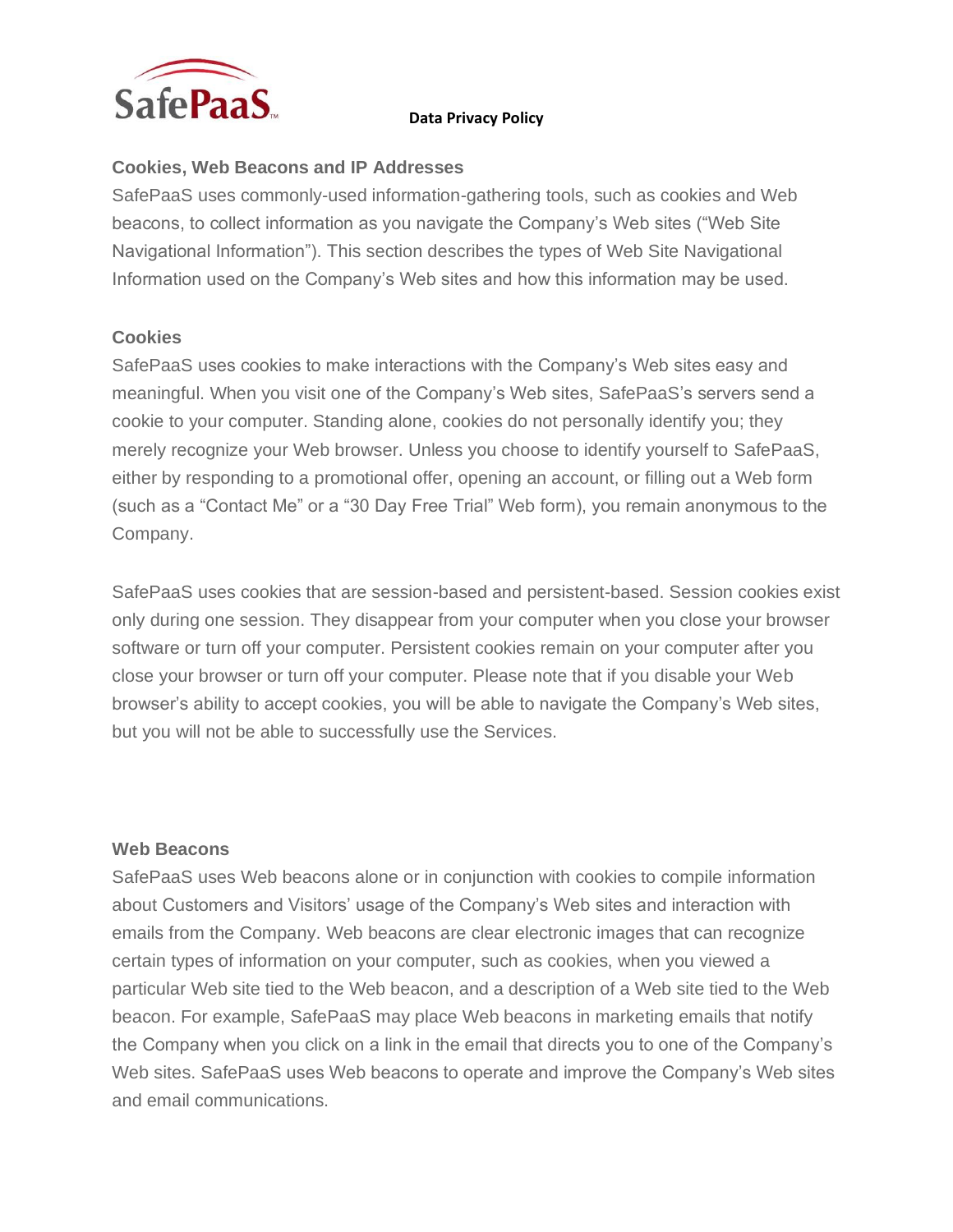

## **IP Addresses**

When you visit SafePaaS's Web sites, the Company collects your Internet Protocol ("IP") addresses to track and aggregate non-personal information. For example, SafePaaS uses IP addresses to monitor the regions from which Customers and Visitors navigate the Company's Web sites.

SafePaaS also collects IP addresses from Customers whey they log into the Services as part of the Company's "Identity Confirmation" and "IP Range Restrictions" security features.

### **Social Media Features**

The Company's Web sites may use social media features, such as the Facebook 'like' button ("Social Media Features"). These features may collect your IP address and which page you are visiting on the Company's Web site, and may set a cookie to enable the feature to function properly. You may be given the option by such Social Media Features to post information about your activities on the Company's Web site to a profile page of yours that is provided by a third party Social Media network in order to share with others within your network. Social Media Features are either hosted by a third party or hosted directly on the Company's Web site. Your interactions with these features are governed by the privacy policy of the company providing the relevant Social Media Features.

## **Do Not Track**

Currently, various browsers – including Internet Explorer, Firefox, and Safari – offer a "do not track" or "DNT" option that relies on a technology known as a DNT header, which sends a signal to Web sites' visited by the user about the user's browser DNT preference setting. SafePaaS does not currently commit to responding to browsers' DNT signals with respect to the Company's Web sites, in part, because no common industry standard for DNT has been adopted by industry groups, technology companies or regulators, including no consistent standard of interpreting user intent. SafePaaS takes privacy and meaningful choice seriously and will make efforts to continue to monitor developments around DNT browser technology and the implementation of a standard.

## 5. Public forums, refer a friend, and customer testimonials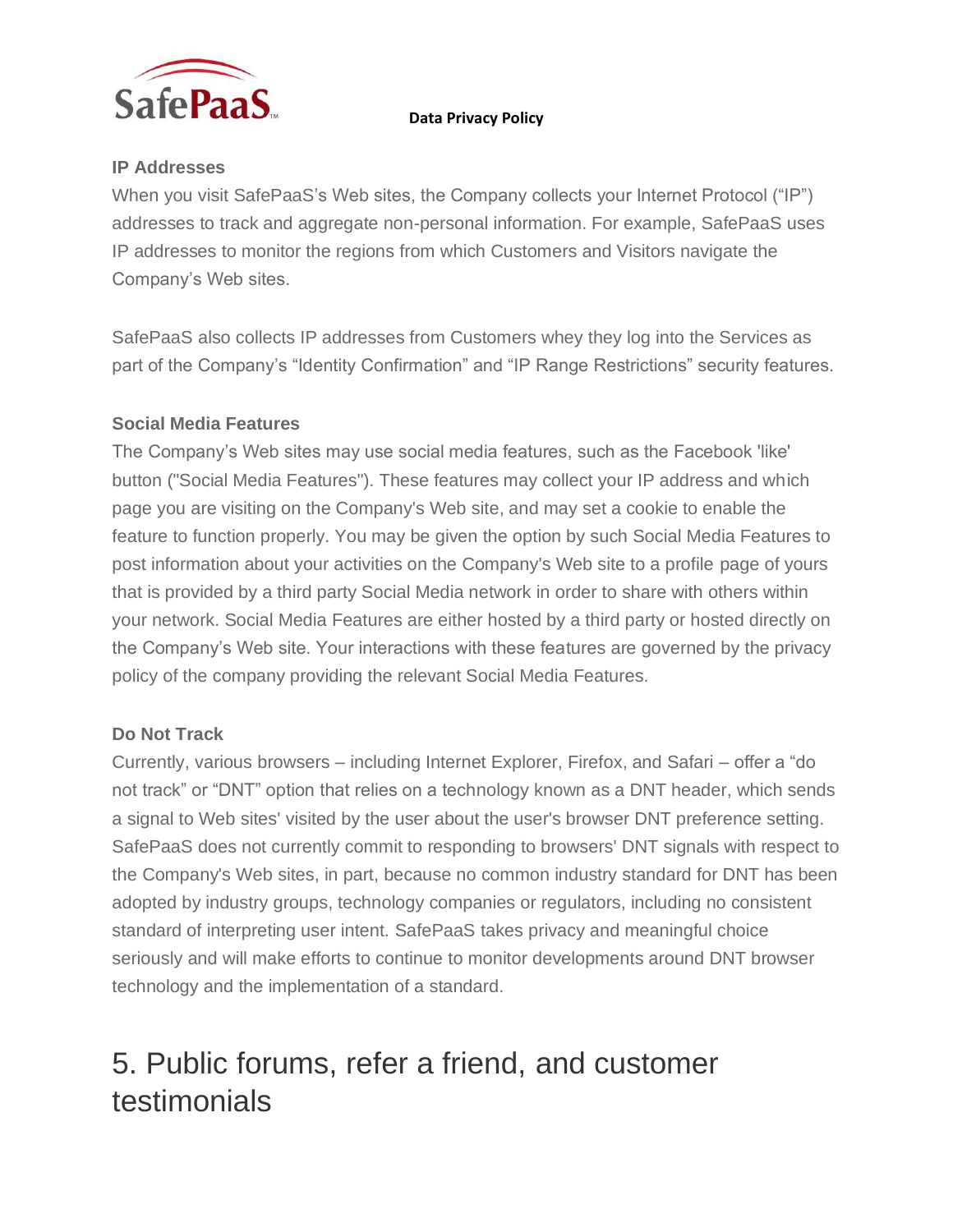

SafePaaS may provide bulletin boards, blogs, or chat rooms on the Company's Web sites. Any personal information you choose to submit in such a forum may be read, collected, or used by others who visit these forums, and may be used to send you unsolicited messages. SafePaaS is not responsible for the personal information you choose to submit in these forums.

Customers and Visitors may elect to use the Company's referral program to inform friends about the Company's Web sites. When using the referral program, the Company requests the friend's name and email address. SafePaaS will automatically send the friend a onetime email inviting him or her to visit the Company's Web sites. SafePaaS does not store this information.

SafePaaS posts a list of Customers and testimonials on the Company's Web sites that contain information such as Customer names and titles. SafePaaS obtains the consent of each Customer prior to posting any information on such a list or posting testimonials.

# 6. Sharing of information collected

## **Service Providers**

SafePaaS may share Data About SafePaaS Customers and Data About SafePaaS Attendees with the Company's contracted service providers so that these service providers can provide services on our behalf. Without limiting the foregoing, SafePaaS may also share Data About SafePaaS Customers and Data About SafePaaS Attendees with the Company's service providers to ensure the quality of information provided, and with thirdparty social networking and media Web sites, such as Facebook, for marketing and advertising on those Web sites. Unless described in this Privacy Statement, SafePaaS does not share, sell, rent, or trade any information with third parties for their promotional purposes.

### **SafePaaS Affiliates**

The Company may share Data About SafePaaS Customers with other companies in order to work with them, including affiliates of the SafePaaS corporate group. For example, the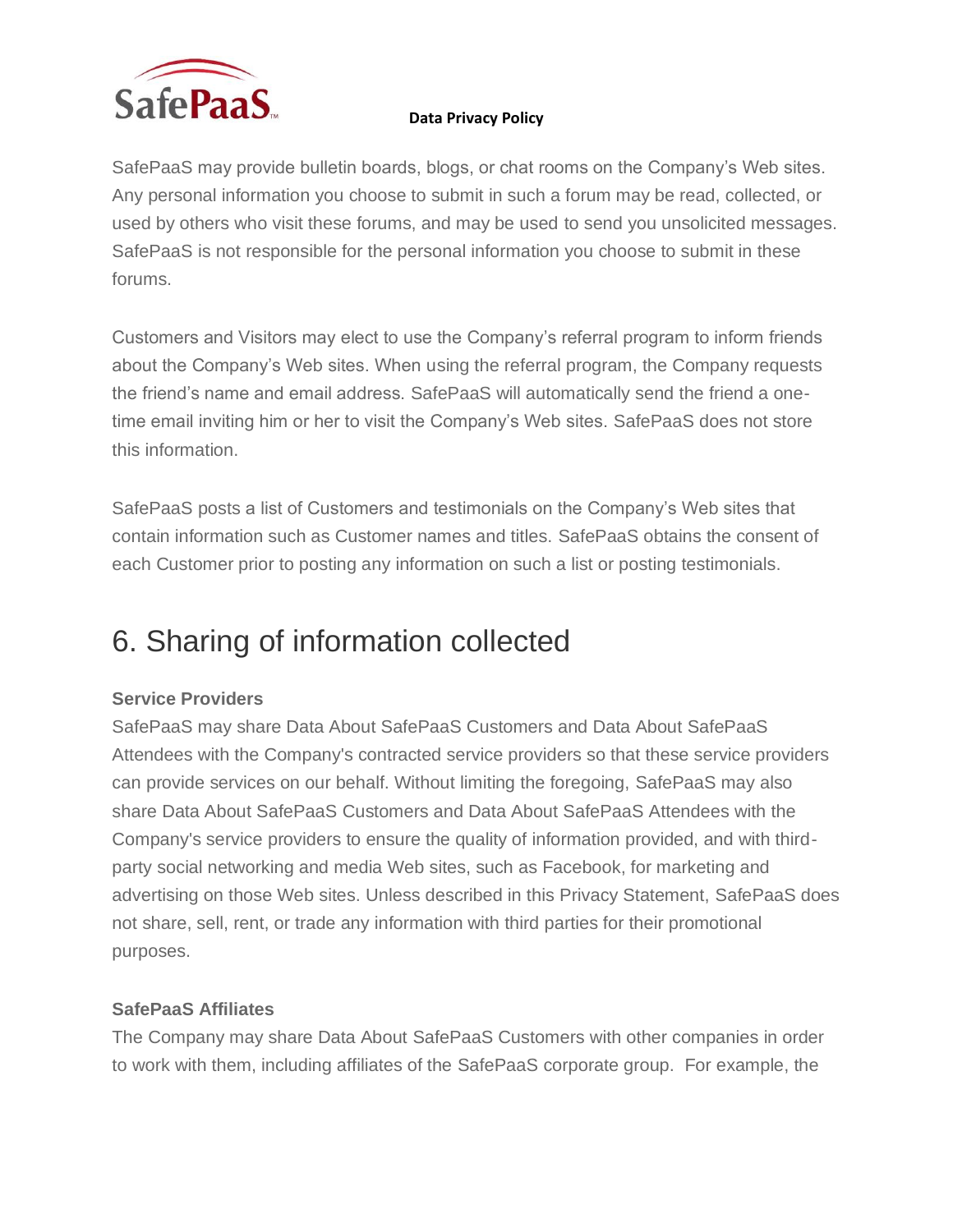

Company may need to share Data About SafePaaS Customers for customer relationship management purposes.

### **Business Partners**

From time to time, SafePaaS may partner with other companies to jointly offer products or services. If you purchase or specifically express interest in a jointly-offered product or service from SafePaaS, the Company may share Data About SafePaaS Customers collected in connection with your purchase or expression of interest with our joint promotion partner(s). SafePaaS does not control our business partners' use of the Data About SafePaaS Customers we collect, and their use of the information will be in accordance with their own privacy policies. If you do not wish for your information to be shared in this manner, you may opt not to purchase or specifically express interest in a jointly offered product or service.

SafePaaS does not share Data About SafePaaS Attendees with business partners unless: (1) you specifically opt in to such sharing via an event registration form; or (2) you attend a Company event and allow SafePaaS or any of its designees to scan your attendee badge. If you do not wish for your information to be shared in this manner, you may choose not to opt in via event registration forms and elect not to have your badge scanned at Company events. If you choose to share your information with business partners in the manners described above, your information will be subject to the business partners' respective privacy statements.

### **Third Parties**

This Privacy Statement sets forth the information SafePaaS collects on the Company's Web sites and the information we share with third parties. SafePaaS does not authorize the collection of personal information by third parties through advertising technologies deployed on the Company's Web sites, nor do we share personal information with any third parties collected from the Company's Web sites, except as provided in this Privacy Statement. Section 4 of this Privacy Statement, Web Site Navigational Information, specifically addresses the information we collect through cookies and web beacons, and how you can control cookies through your Web browsers.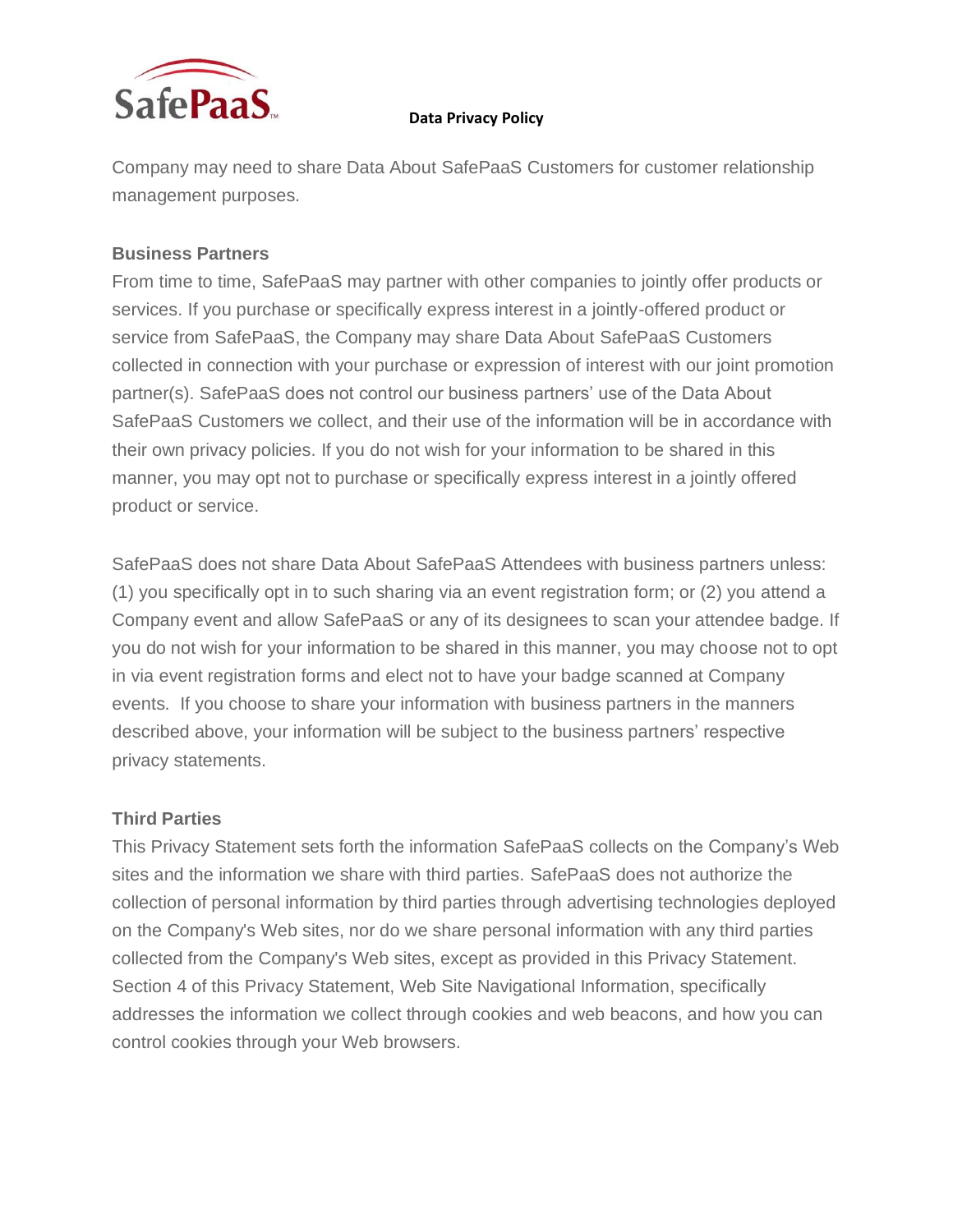

## **Billing**

SafePaaS uses a third-party service provider to manage credit card processing. This service provider is not permitted to store, retain, or use Billing Information except for the sole purpose of credit card processing on the Company's behalf.

## **Compelled Disclosure**

SafePaaS reserves the right to use or disclose information provided if required by law or if the Company reasonably believes that use or disclosure is necessary to protect the Company's rights and/or to comply with a judicial proceeding, court order, or legal process.

# 7. International transfer of information collected

The Company primarily stores Data About SafePaaS Customers and Data About SafePaaS Attendees in the United States. To facilitate SafePaaS's global operations, the Company may transfer and access such information from around the world, including from other countries in which the Company has operations. A list of the Company's global offices is available [here.](https://www.safepaas.com/) This Privacy Statement shall apply even if SafePaaS transfers Data About SafePaaS Customers or Data About SafePaaS Attendees to other countries.

## 8. Communications preferences

SafePaaS offers Visitors, Customers, and Attendees who provide contact information a means to choose how the Company uses the information provided. If you provide SafePaaS with contact information, you can manage how the Company uses your information by accessing our [Preference Center.](https://www.safepaas.com/) You may manage your receipt of marketing and nontransactional communications by clicking on the "unsubscribe" link located on the bottom of the Company's marketing emails. Additionally, you can [unsubscribe here.](https://www.safepaas.com/)

# 9. Correcting and updating your information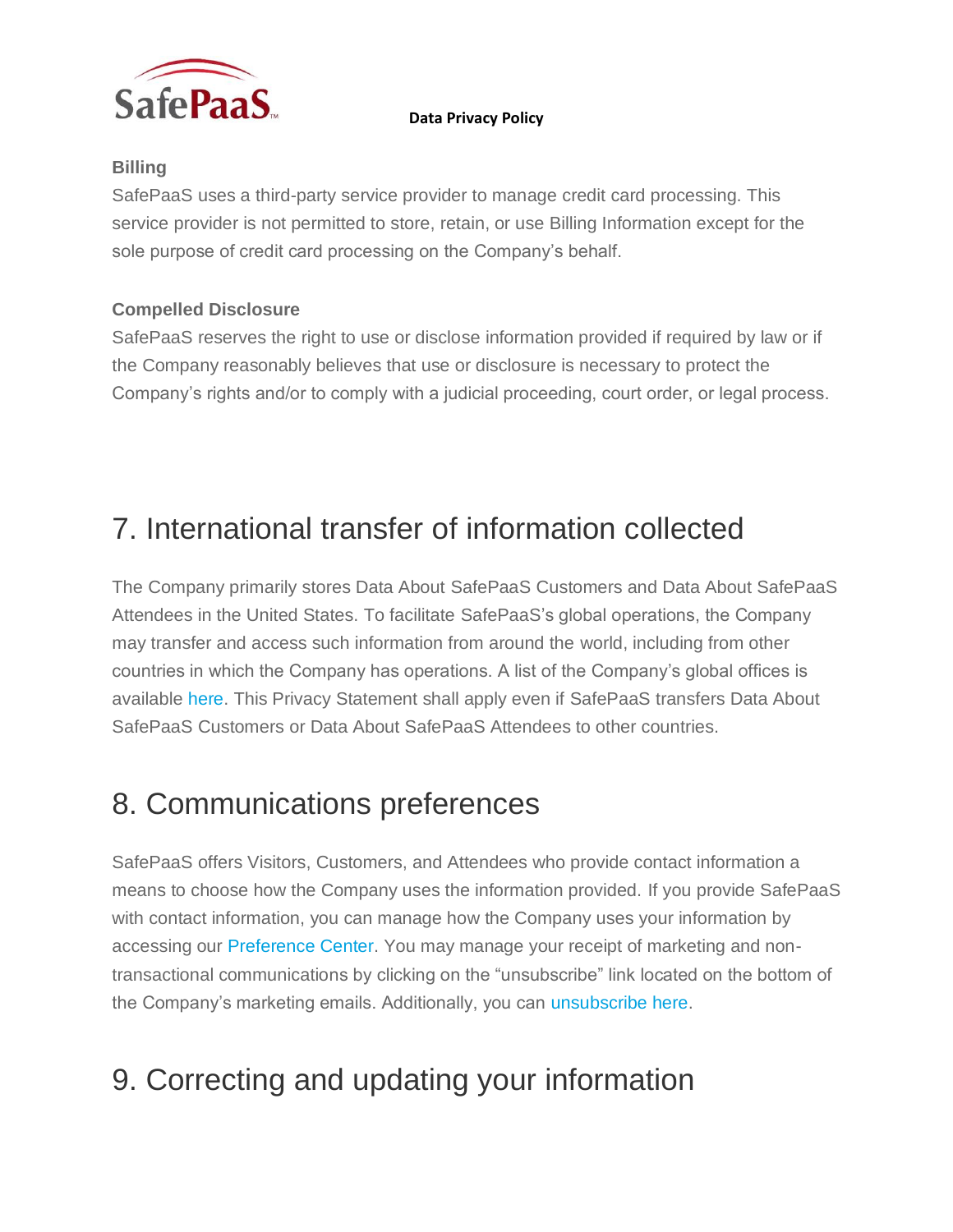

Customers may update or change their registration information by editing their user or organization record. To update a user profile, please login to [http://www.SafePaaS.com](http://www.safepaas.com/) with your SafePaaS username and password and click "Setup." To update an organization's information, please login to http://www.SafePaaS.com with your SafePaaS username and password and select "Organization Setup." Attendees may update or change their registration information on the event's Web site after logging in. To update Billing Information or have your registration information deleted, please email [support@SafePaaS.com](mailto:support@salesforce.com) or call +1 (972) 200-0903. To discontinue your account and to have information you maintained in the Services returned to you, please email support@SafePaaS.com or call +1 (972) 200-0903. Requests to access, change, or delete your information will be handled within 30 days.

## 10. Customer Data

SafePaaS Customers may electronically submit data or information to the Services for hosting and processing purposes ("Customer Data"). SafePaaS will not review, share, distribute, or reference any such Customer Data except as provided in the SafePaaS Master Subscription Agreement, or as may be required by law. In accordance with the SafePaaS Master Subscription Agreement, SafePaaS may access Customer Data only for the purpose of providing the Services or preventing or addressing service or technical problems or as may be required by law. Additional information about the Company's privacy and security practices with respect to Customer Data is available [here.](http://www.safepaas.com/)

# 11. Security

SafePaaS uses robust security measures to protect Data About SafePaaS Customers and Data About SafePaaS Attendees. Because the Company uses the Services to maintain Data About SafePaaS Customers and Data About SafePaaS Attendees, this information, which is stored in the Services, is secured in the same manner as described [here.](http://www.safepaas.com/)

## 12. Mobile applications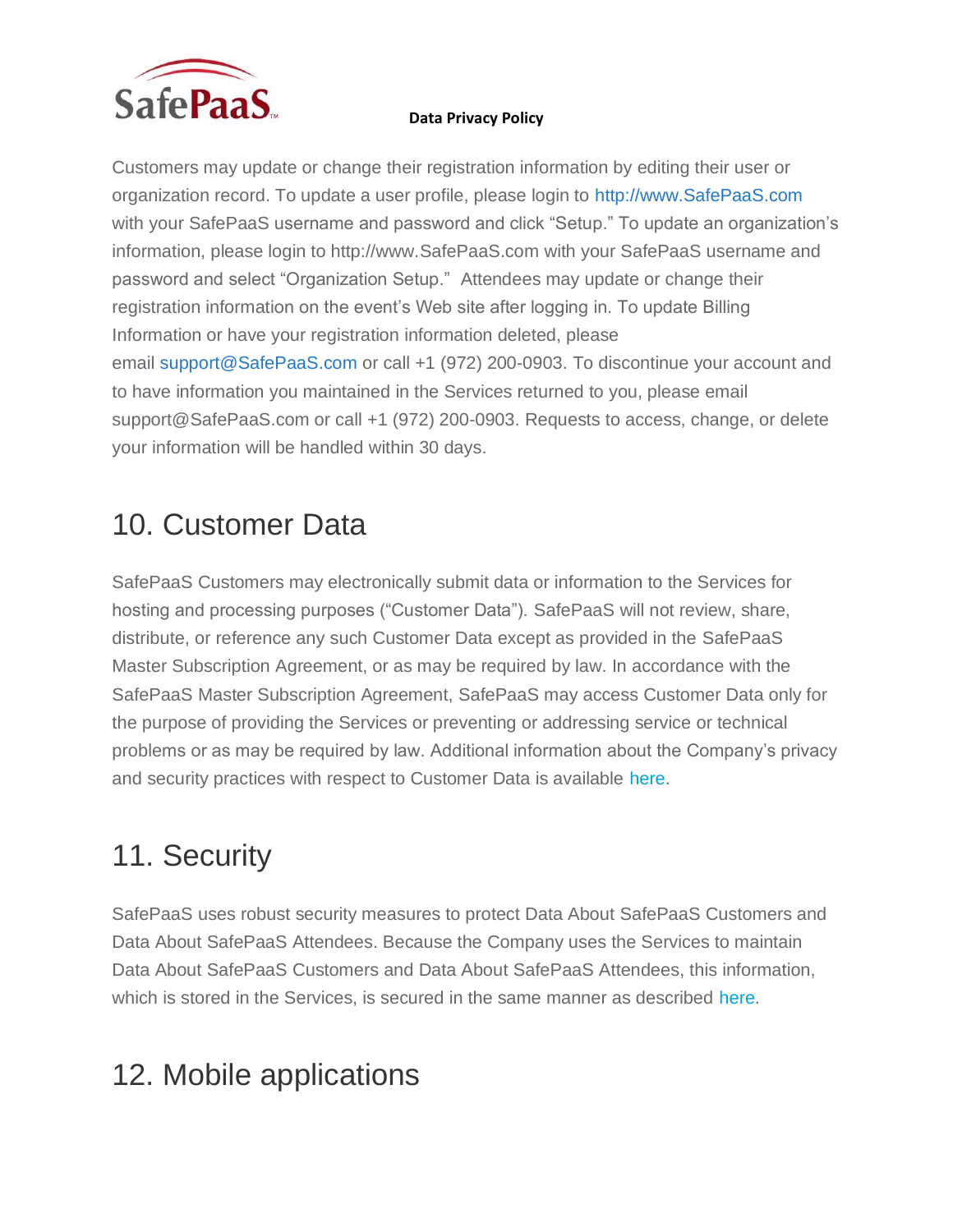

Without limiting the generality of this Privacy Statement, in addition to information gathered through its Web sites or submitted to its Services, SafePaaS may obtain information through applications ("Mobile Applications") that Customers or their authorized individuals ("Users") download to, and run on, their mobile devices ("Devices"). Mobile Applications provided by SafePaaS may obtain information from, or access data stored on, Users' Devices to provide services related to the relevant Mobile Application. For example, a Mobile Application may: access a camera on a User's Device to enable the User to upload photographs to the Services; access the call history on a User's Device to enable the User to upload that information to the Services; access calendar information on a User's Device to enable the User to match meeting attendees with contacts submitted by the User to the Services; access the geographic location of a User's Device to enable the User to identify contacts submitted by the User to the Services who are nearby; or access contact information on a User's Device to enable the User to sync contact information between the information that is stored on the User's Device and the information that is submitted to the Services. Information obtained to provide Mobile Application services may include information obtained in preparation for anticipated updates to those services. Mobile Applications may transmit information to and from Devices to provide the Mobile Application services.

Mobile Applications may provide SafePaaS with information related to Users' use of the Mobile Application services, information regarding Users' computer systems, and information regarding Users' interaction with Mobile Applications, which SafePaaS may use to provide and improve the Mobile Application services. For example, all actions taken in a Mobile Application may be logged, along with associated information (such as the time of day when each action was taken). SafePaaS may also share anonymous data about these actions with third party providers of analytics services. In addition, if a User downloads a SafePaaS Mobile Application after clicking on a third-party mobile advertisement for the Mobile Application or for SafePaaS, the third-party advertiser may provide SafePaaS with certain information, such as the User's Device identification information, which SafePaaS may use to track the performance of its advertising campaigns.

Customers may configure SafePaaS Mobile Application services, and the information accessed or obtained by the Mobile Application on a User's Device may be affected by the Customer's configuration. In addition, if a Customer purchases more than one Service from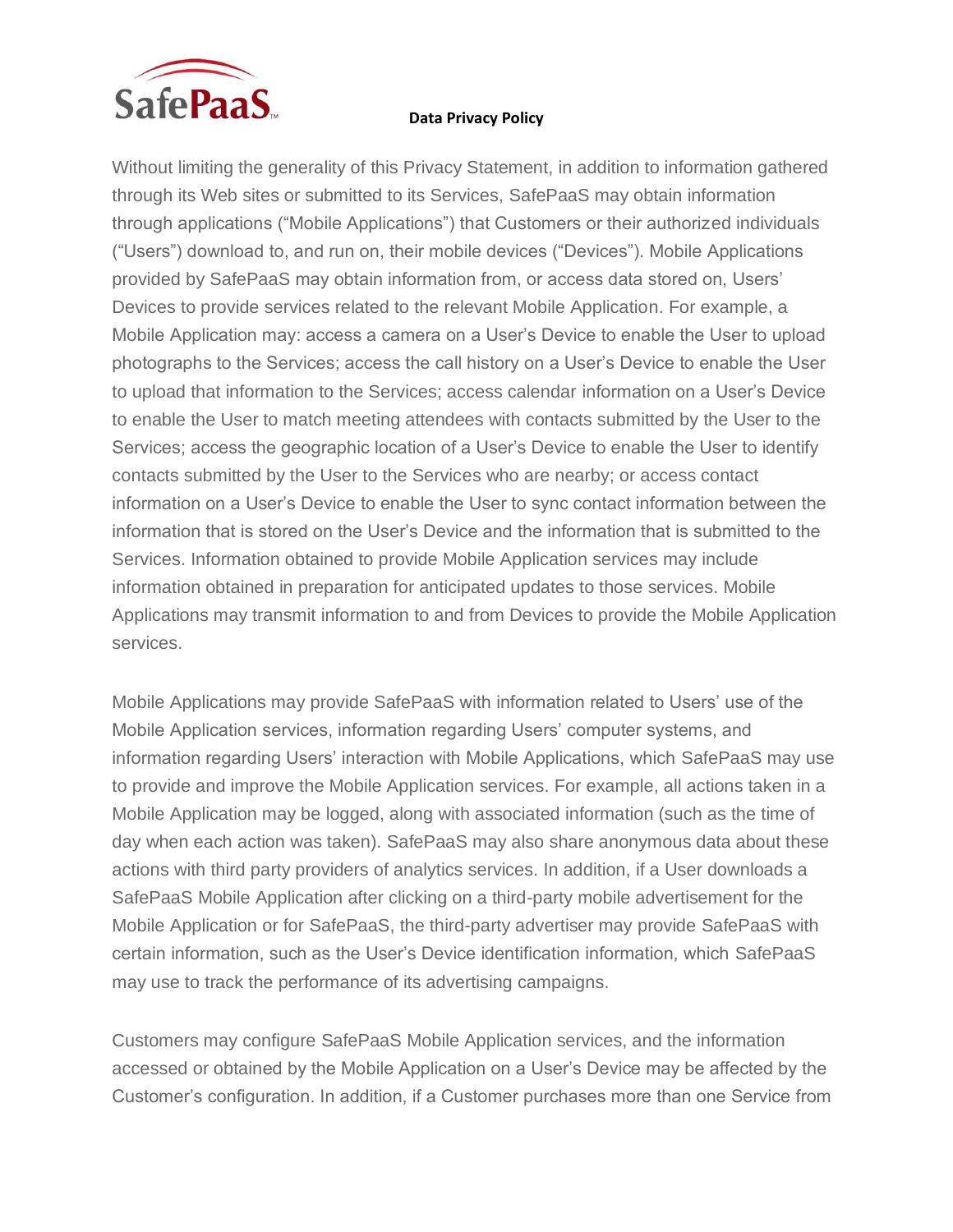

SafePaaS and its affiliates, a Mobile Application may be designed to interoperate with those Services; for instance, to provide a User with access to information from any or all of those Services or to provide information from a User's Device to any or all of those Services. Information accessed or obtained by the Mobile Application on a User's Device may be accessible to the Customer and its organization, depending on the intended functionality of the Mobile Application.

In addition to Mobile Applications offered by SafePaaS, the Company may offer platforms for the creation of third-party Mobile Applications, including but not limited to the SafePaaS1 platform. Third parties may obtain information from, or access data stored on, Users' Devices to provide services associated with any third-party Mobile Applications that Users download, install, use, or otherwise interact with over a SafePaaS platform. SafePaaS's Mobile Applications may also contain links or integrations to other Mobile Applications provided by third parties. Third parties' use of information collected through third-party Mobile Applications is governed by the privacy statements of such third parties. The Company encourages you to review the privacy statements of third-party providers of Mobile Applications to understand their information practices.

Notices and contractual terms related to a particular Mobile Application may be found in the End User License Agreement or relevant terms of service for that application. The Company encourages you to review the End User License Agreement or relevant terms of service related to any Mobile Applications you download, install, use, or otherwise interact with to understand that Mobile Application's information practices. The Mobile Application's access to information through a User's Device does not cause that information to be "Customer Data" under SafePaaS's Master Subscription Agreement with the Customer or under this Privacy Statement, except as follows: To the extent that a User uses a Mobile Application to submit electronic data and information to a Customer account on our Services pursuant to the Customer's Master Subscription Agreement with SafePaaS (or a similar agreement that governs the Customer's subscription(s) to SafePaaS's Services), that information constitutes "Customer Data" as defined in such agreement, and the provisions of that agreement with respect to privacy and security of such data will apply. Additional information about the Company's privacy and security practices with respect to Customer Data is available [here.](https://www.safepaas.com/)